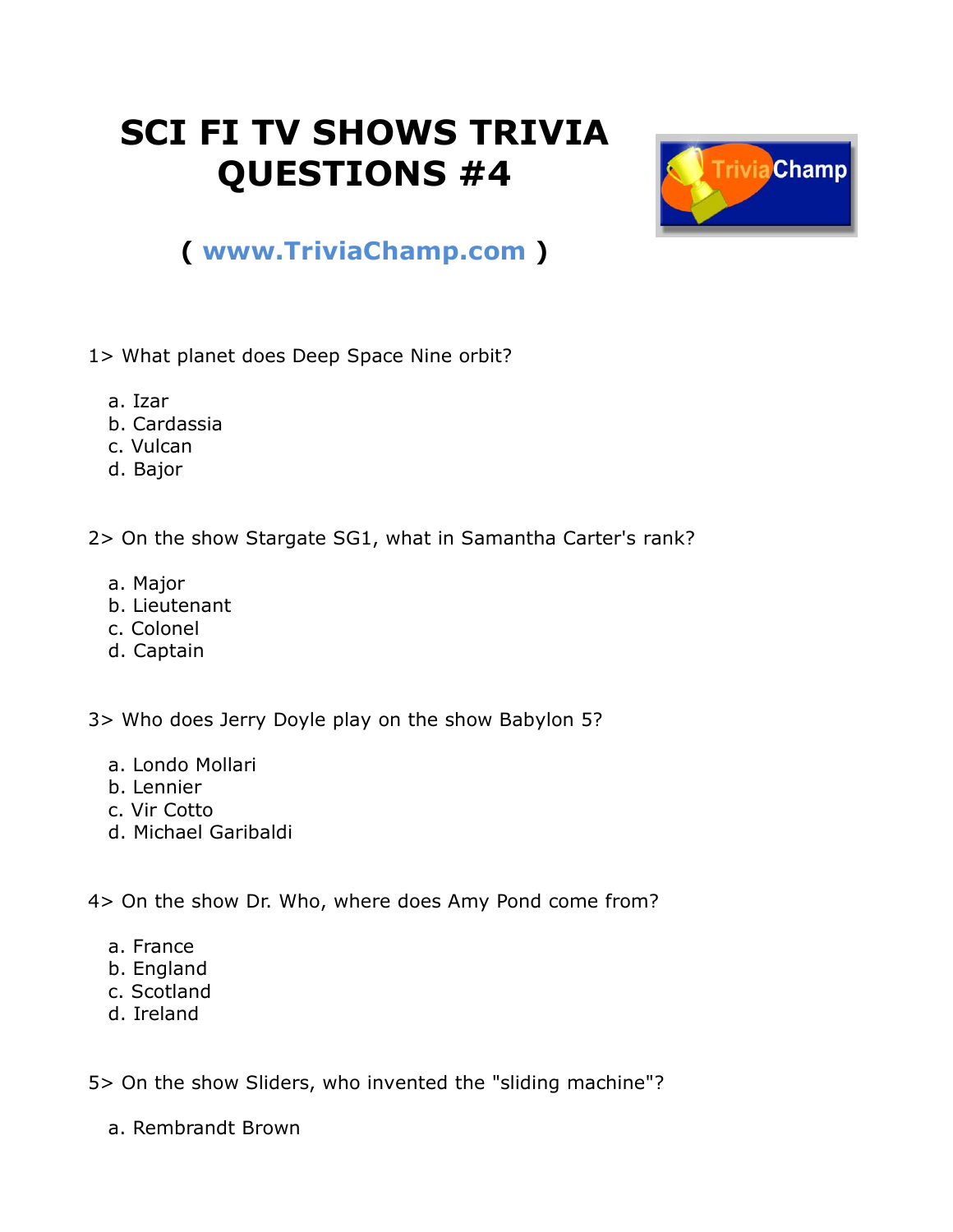- b. Maggie Beckett
- c. Wade Welles
- d. Quinn Mallory

6> In the original Battlestar Galactica (1978), who played the part of Boomer?

- a. John Colicos
- b. Herbert Jefferson Jr.
- c. Richard Hatch
- d. Noah Hathaway

7> On the hit show "Fringe", whom does Olivia Dunham work for?

- a. Interpol
- b. Homeland Security
- c. FBI
- d. CIA

8> According to show Andromeda, how long was Captain Hune "frozen"?

- a. 100 years
- b. 700 years
- c. 300 years
- d. 500 years

9> On the show Quantum Leap, who is leaping through time?

- a. Jimmy La Motta
- b. Lawrence Stanton
- c. Al Calavicci
- d. Sam Beckett

10> On the show Dark Angel, how did Max get her powers?

- a. Alien interference
- b. Insect bite
- c. Radiation
- d. Genetically engineered

## 11> Torchwood is a spin-off of which hit TV show?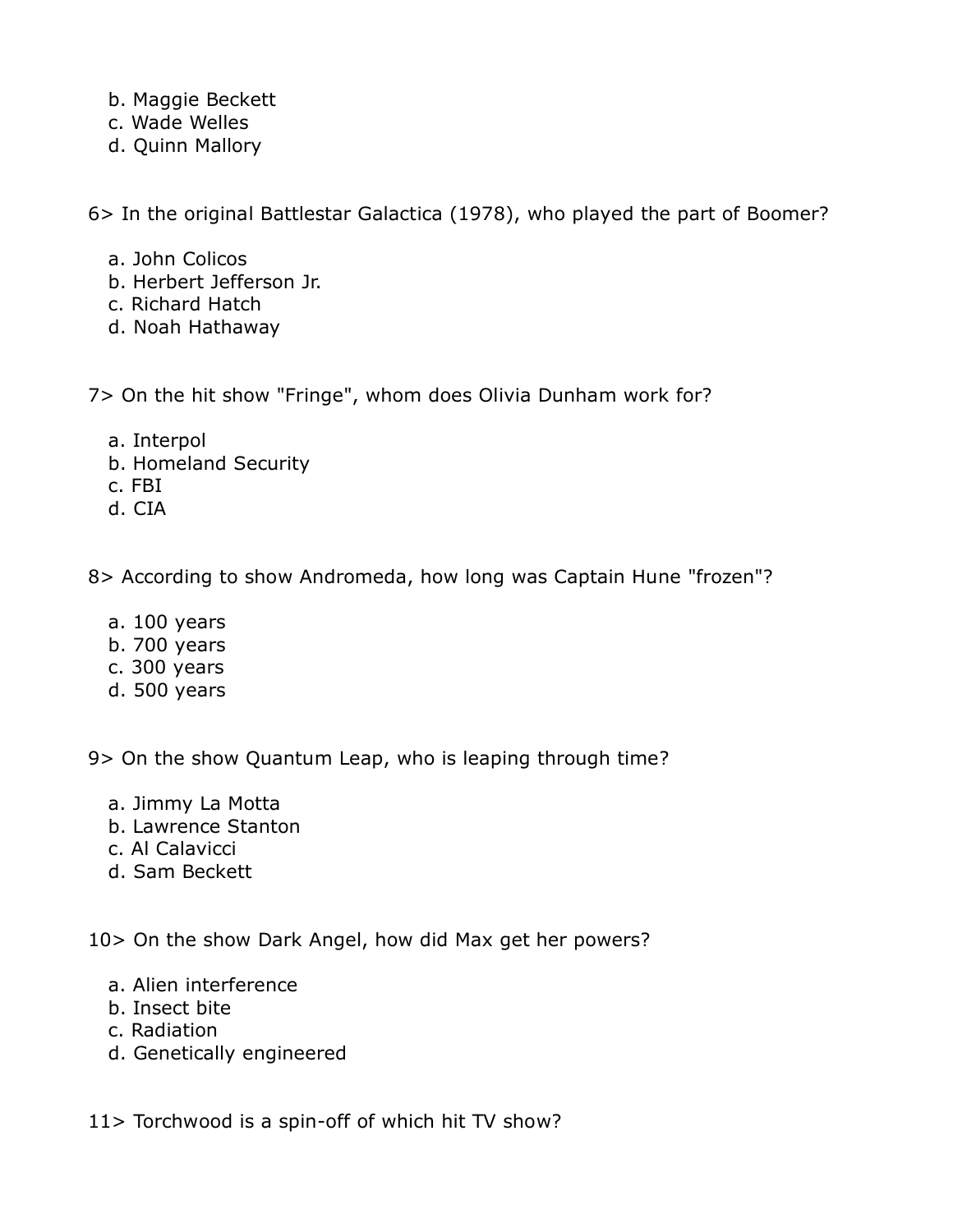- a. Stargate SG1
- b. Eureka
- c. Red Dwarf
- d. Dr. Who

12> On the show Third Rock from the Sun, who is the high commander?

- a. Dr. Dick Solomon
- b. Tommy Solomon
- c. Harry Solomon
- d. Sally Solomon

13> On the show Roswell, which of these characters is an alien?

- a. Alex Whitman
- b. Liz Parker
- c. Max Evans
- d. Maria DeLuca

14> What is considered a delicacy on Melmac, Alf's Home planet?

- a. Buttons
- b. Plastic bottles
- c. Cockroaches
- d. Cats

15> On the show Red Dwarf, what is Red Dwarf?

- a. A spaceship
- b. A character
- c. A planet
- d. A star